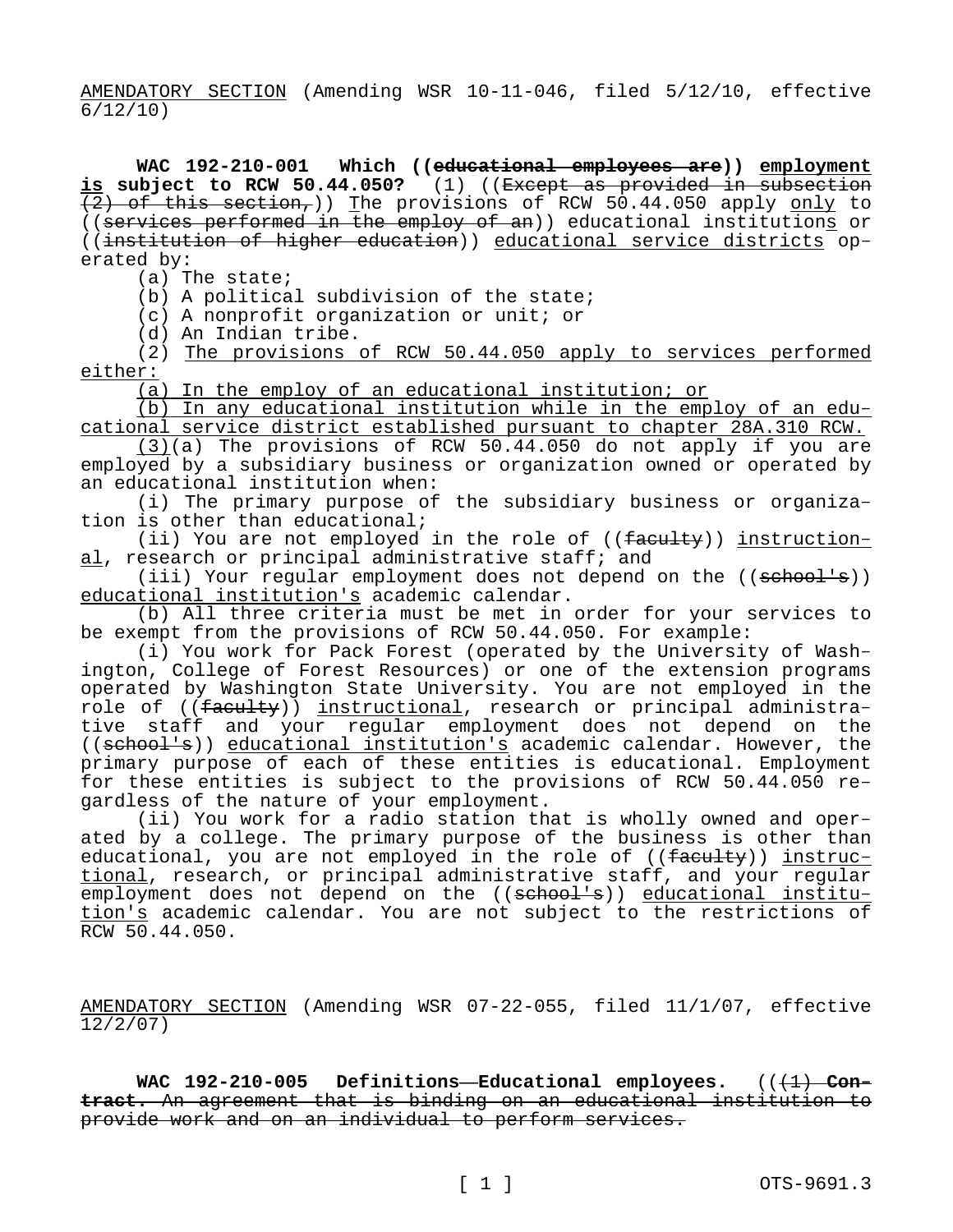(2) **Faculty.** A teacher, counselor, librarian, or other position with similar training, experience and level of responsibility.

(3) **Full-time employment.** Employment designated as full time for or at the educational institution under a collective bargaining agreement, individual hiring contract, or other agreement (including institutional policies), as provided in RCW 50.04.310(2). For faculty at public institutions, the hiring contract, agreement or institutional policy must be consistent with the provisions of RCW 28A.405.210 (kindergarten through twelfth grade), RCW 28B.50.851 (community and technical colleges), RCW 28B.35.120 (regional universities), or RCW 28B. 20.130 (other colleges and universities).

(4) **Under the same terms and conditions of employment.** This includes economic conditions of employment such as wages, duration of contract, hours of work, and general nature of the work. It does not include other conditions and details such as the specific work location, duties, or assignment. The position need not be identical to the previous position to meet this test. A position would be considered to be under the same terms and conditions of employment if it is of similar type or classification, with similar pay, fringe benefits, hours of work, general type of work, and duration of employment.)) (1) **Considerably less.** The economic conditions of an offer of employment are considerably less if the individual will not earn at least ninety percent of the total wages earned in the prior academic year or term.

(2) **Educational institution.** Includes any public or private preschool, elementary school, secondary school, technical or vocational school, community or technical college, college, and university.

(3) **Educational service district** means an educational service district established pursuant to chapter 28A.310 RCW.

(4) **Highly probable** means very likely.

(5) **Nonprofessional capacity.** Includes all other services not performed in a professional capacity, regardless of the legal or educational requirements to perform such services.

(6) **Professional capacity.** Includes services performed in an instructional, research, or principal administrative capacity.

(7) **Same capacity.** In order for services to be performed in the same capacity, both the current work and the future work must both be in a professional capacity or both be in a nonprofessional capacity, even if the job titles or duties are different. In addition, both the current work and the future work must both be for an educational institution or both be for an educational services district, even if the employers or districts are different. For example:

(a) An assistant principal for the ABC school district has a contract to be a teacher for the XYZ school district the following academic year. These two positions are in the same capacity.

(b) A counselor who performed services in an educational institution for an educational services district is given reasonable assurance to work as a counselor directly for an educational institution the following academic year. These two positions are not in the same capacity.

(8) **Totality of the circumstances.** Analyzing the totality of the circumstances requires considering factors such as funding (including appropriations), enrollment, the nature of the course (required or optional, taught regularly or only sporadically), the claimant's seniority, budgeting and assignment practices of the school, the number of offers made in relation to the number of potential teaching assignments, the period of student registration, and any other contingencies.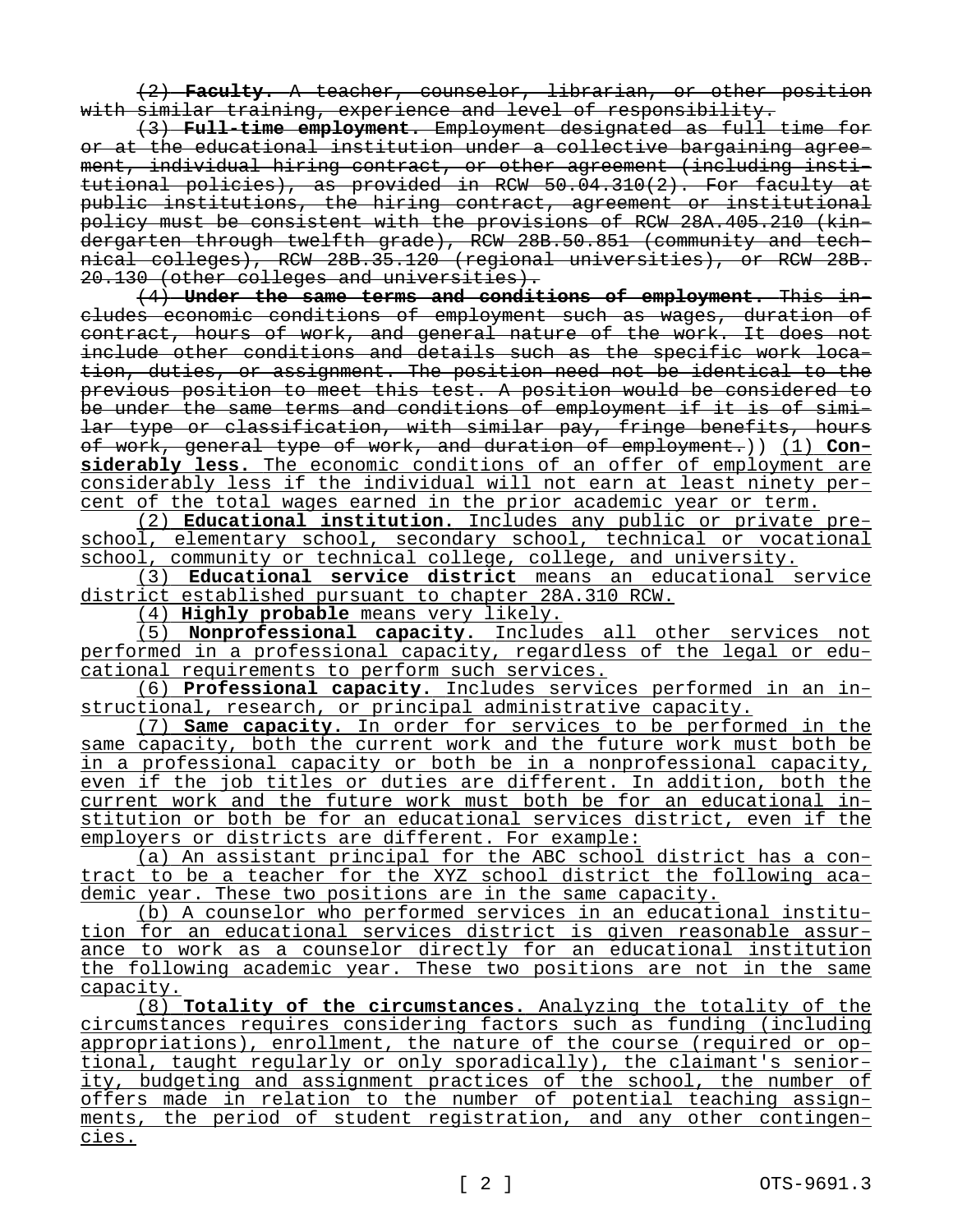AMENDATORY SECTION (Amending WSR 99-18-066, filed 8/31/99, effective 10/1/99)

**WAC 192-210-010 What are the objective criteria used to define "academic year"?**—**See RCW 50.44.050(((5))) (6).** Summer term will be considered part of the academic year for an educational institution unless:

(1) Total enrollment of full-time equivalent students during the previous summer term is less than one third of the average academic year enrollment of full-time equivalent students for the fall, winter, and spring terms of the preceding two years; or

(2) Total full-time equivalent staff during the previous summer term is less than fifty percent of the academic year average of the full-time equivalent staff during the fall, winter, and spring terms during the preceding two years.

AMENDATORY SECTION (Amending WSR 02-19-009, filed 9/5/02, effective 10/6/02)

**WAC 192-210-015 How will the department decide if an individual has a contract or reasonable assurance ((exists)) of future work?—See RCW 50.44.053.** ((Reasonable assurance is a bona fide offer from an educational institution to assign an individual future work at that institution under the same terms and conditions as the individual's previous employment. It is less than a contract or written agreement, but more than a mere possibility of future employment. The department must find that continued employment for that individual is likely or probable. For instructional, research, or principal administrative staff at a community or technical college, the additional provisions of WAC 192-210-020 will be considered in determining whether the indi $width$   $width$  has reasonable assurance.))  $(1)(a)$  For individuals who perform services in a professional capacity, wages and hours from an educational institution or educational services district will count towards the individual's base year and benefit year unless the educational institution or educational services district shows it is highly probable that the individual meets the three prerequisites in subsection (2) of this section and the educational institution or educational services district shows it is highly probable that the individual either has a contract for future work under subsection (3) of this section or reasonable assurance of future work under subsection (4) of this section. (b) For individuals who perform services in a nonprofessional capacity, wages and hours from an educational institution or educational services district will count towards the individual's base year and benefit year unless the educational institution or educational services district shows it is highly probable that the individual meets the three prerequisites in subsection (2) of this section and the educational institution or educational services district shows it is highly probable that the individual has reasonable assurance of future work under subsection (4) of this section.

(c) When determining if an individual has a contract or reasonable assurance of future work, the department will use the facts as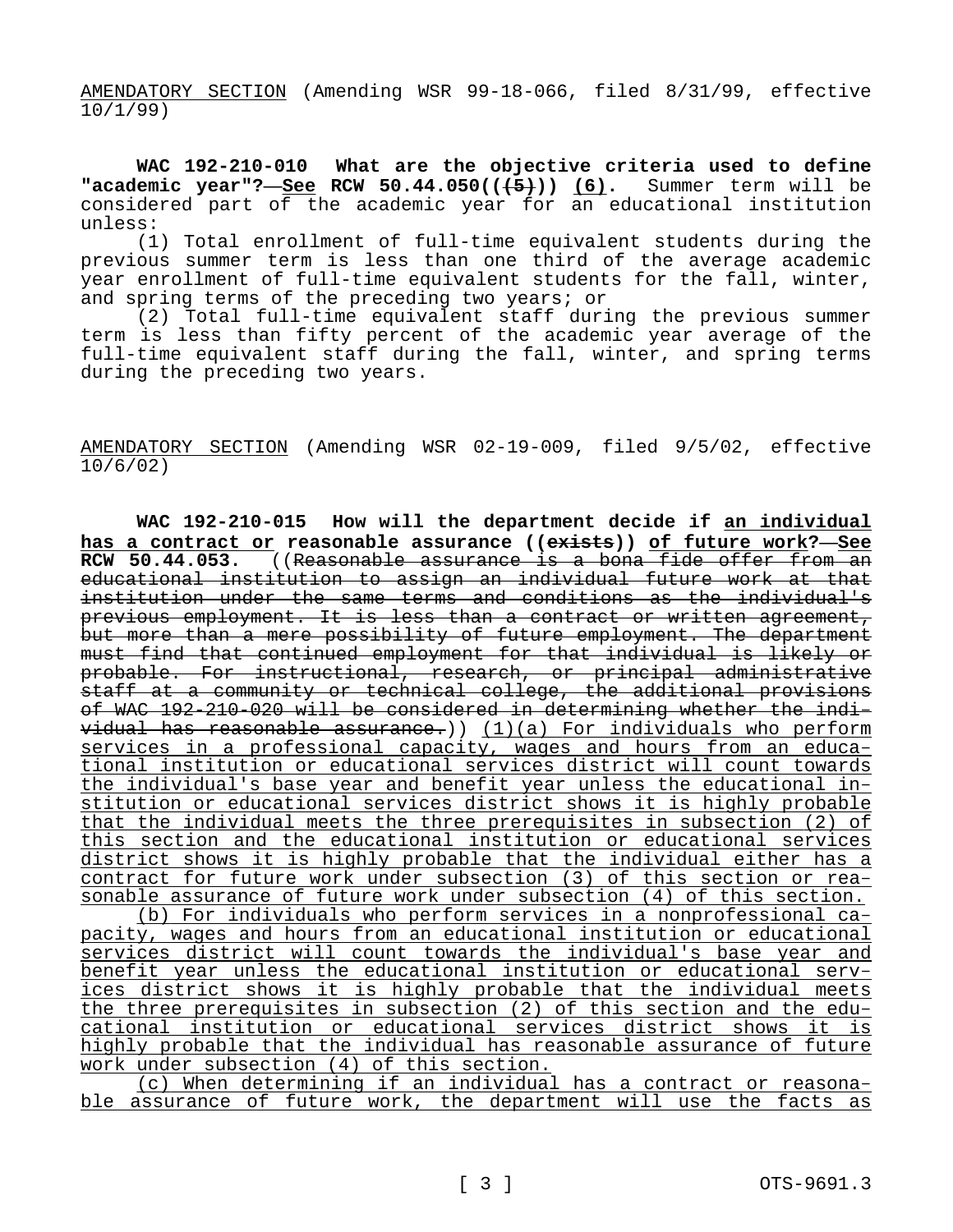they are known at the time the individual filed his or her weekly claim.

(2) In order for there to be a contract or reasonable assurance of future work, the following three prerequisites must be met:

(a) There is a written, verbal or implied offer of employment made by an individual with actual authority to offer employment;

(b) The offer of employment provides that the employee will perform services in the same capacity during the ensuing academic year or term (or remainder of the current academic year or term) as in the first academic year or term; and

(c) The economic conditions of the offer of employment may not be considerably less in the following academic year or term (or portion thereof) than in the first academic year or term (or portion thereof).

(3) A contract for future work is an agreement that is:

(a) Enforceable by both the employer and employee;

(b) Noncontingent; and

(c) Provides for compensation for either:

(i) An entire academic year; or

(ii) On an annual basis.

(4) Reasonable assurance for future work exists if either:

 $(a)(i)$  There are no contingencies in the offer of employment that are within the employer's control; and

(ii) After giving primary weight to contingent nature of an offer of employment and considering the totality of the circumstances, it is highly probable that the contingencies contained in the offer of employment will be met and there will be a job available for the claimant in the following academic year or term; or

(b) The individual is tenured or holds tenure track status, unless advised otherwise by the institution of higher education. An individual holds tenure track status if he or she is a probationary faculty employee having an opportunity to be reviewed for tenure.

(5) For the purposes of determining whether reasonable assurance of future work exists under subsection (4) of this section, contingencies considered to be in the employer's control include, but are not limited to, course programming, funding allocation decisions, final course offerings, and facility availability. Contingencies considered to be outside of the employer's control include, but are not limited to, enrollment and the availability of funding from an outside source, such as a grant.

AMENDATORY SECTION (Amending WSR 10-11-046, filed 5/12/10, effective 6/12/10)

**WAC 192-210-045 When does ((reasonable assurance)) RCW 50.44.050 apply if ((I)) an individual works for more than one ((school)) employer?** (((1) RCW 50.44.050 prevents the payment of benefits when "any and all" school wages for "any and all" schools for **any** week of unemployment fall between two successive academic terms or during holiday or vacation break periods.

(2) If you receive reasonable assurance for the following academic term from any school, the wages from all schools for whom you worked during the preceding academic term or break will be restricted.

Example: You worked for ABC and XYZ schools during spring 2009. You received reasonable assurance of returning to work during the fall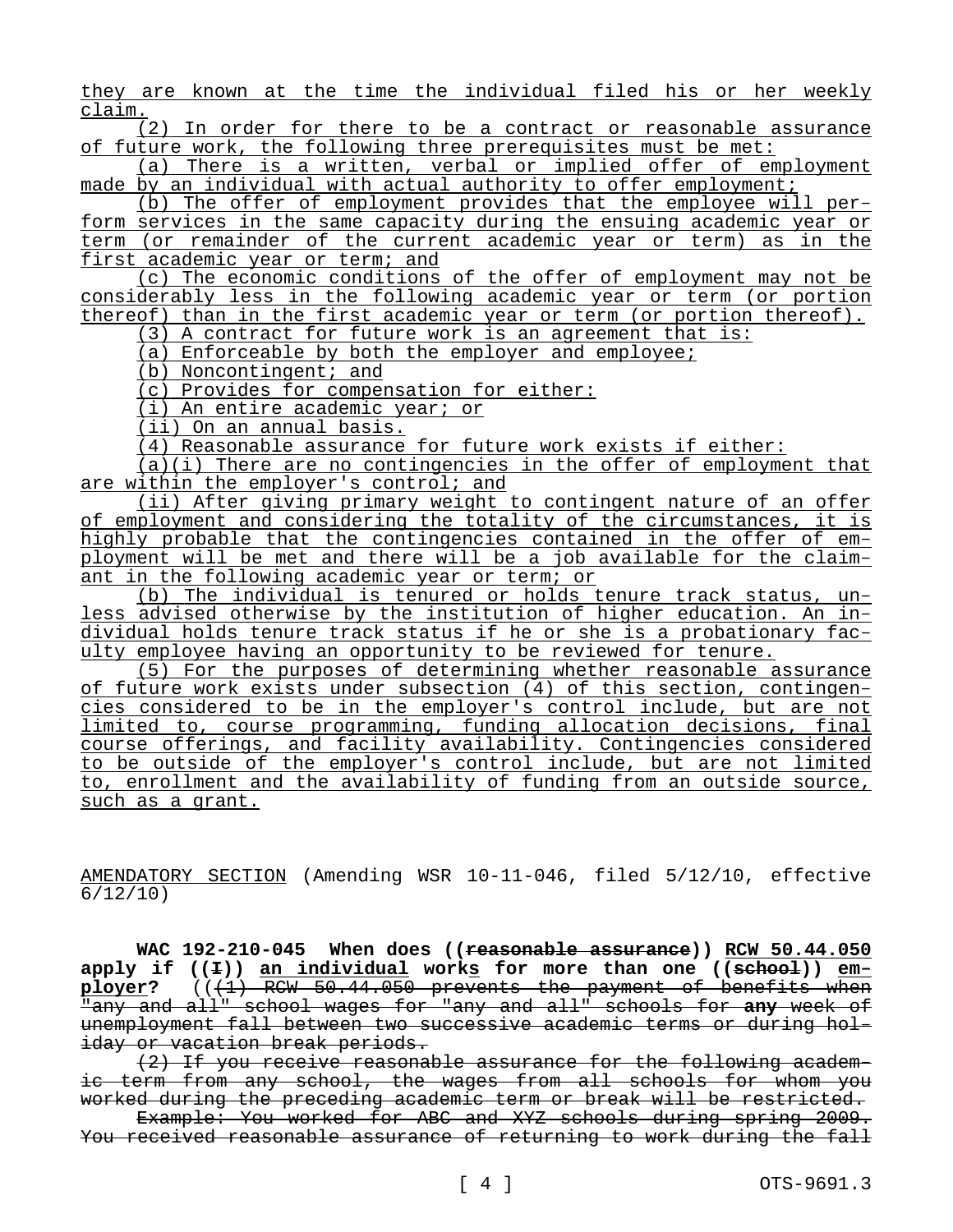2009 term from ABC School but not from XYZ School. The wages from both schools must be restricted during the period between academic terms or breaks.

(3) The period during which wages will be restricted begins during the first full week in which any school for which you worked during the preceding academic term is on break and continues through the last full week in which all schools for which you worked during the preceding academic term have resumed a term of instruction.

Example: You worked for ABC and XYZ schools during the 2008-2009 academic year. Summer is not part of the academic year for either school. ABC School's summer break begins June 15, 2009, and ends September 2, 2009. XYZ School's break begins June 22, 2009, and ends September 9, 2009. Your school wages must be restricted from June 14, 2009, through September 5, 2009.)) An educational institution or educational services district that offers a contract or reasonable assurance of future work will not have its hours or wages count towards a claimant's base year and benefit year. The wages and hours from all other base year employers may count towards a claimant's base year and benefit year, unless another provision applies to exclude the wages and hours. If the claimant does qualify for benefits, the educational institutions or educational services districts that offered a contract or reasonable assurance of future work will not be charged for benefits paid or be required to reimburse the department for benefits paid. For example:

(1) An individual works for both the ABC elementary school and the XYZ elementary school during the base year. The ABC elementary school offers reasonable assurance of future work, while the XYZ elementary school does not. Only the wages and hours from the XYZ elementary school may count towards the individual's base year and benefit year.

(2) An individual works full time as a computer programmer for a software company during the day. At night, the individual also teaches a programming class at a technical college. At the end of the spring term, the individual is laid off from the software company and receives a contract or reasonable assurance of future work from the technical college. Only the wages and hours from the software company may count towards the individual's base year and benefit year.

## NEW SECTION

**WAC 192-210-055 What is the impact of voluntary quits on the between and within terms denial provisions of RCW 50.44.050?** An employee of an educational institution, or an employee of an educational services district that performs services in an educational institution, who voluntarily leaves work for reasons that constitute good cause under RCW 50.20.050 may have the hours and wages from the educational institution or educational services district count towards the base year or benefit year, even if the employee has a contract or reasonable assurance of future work.